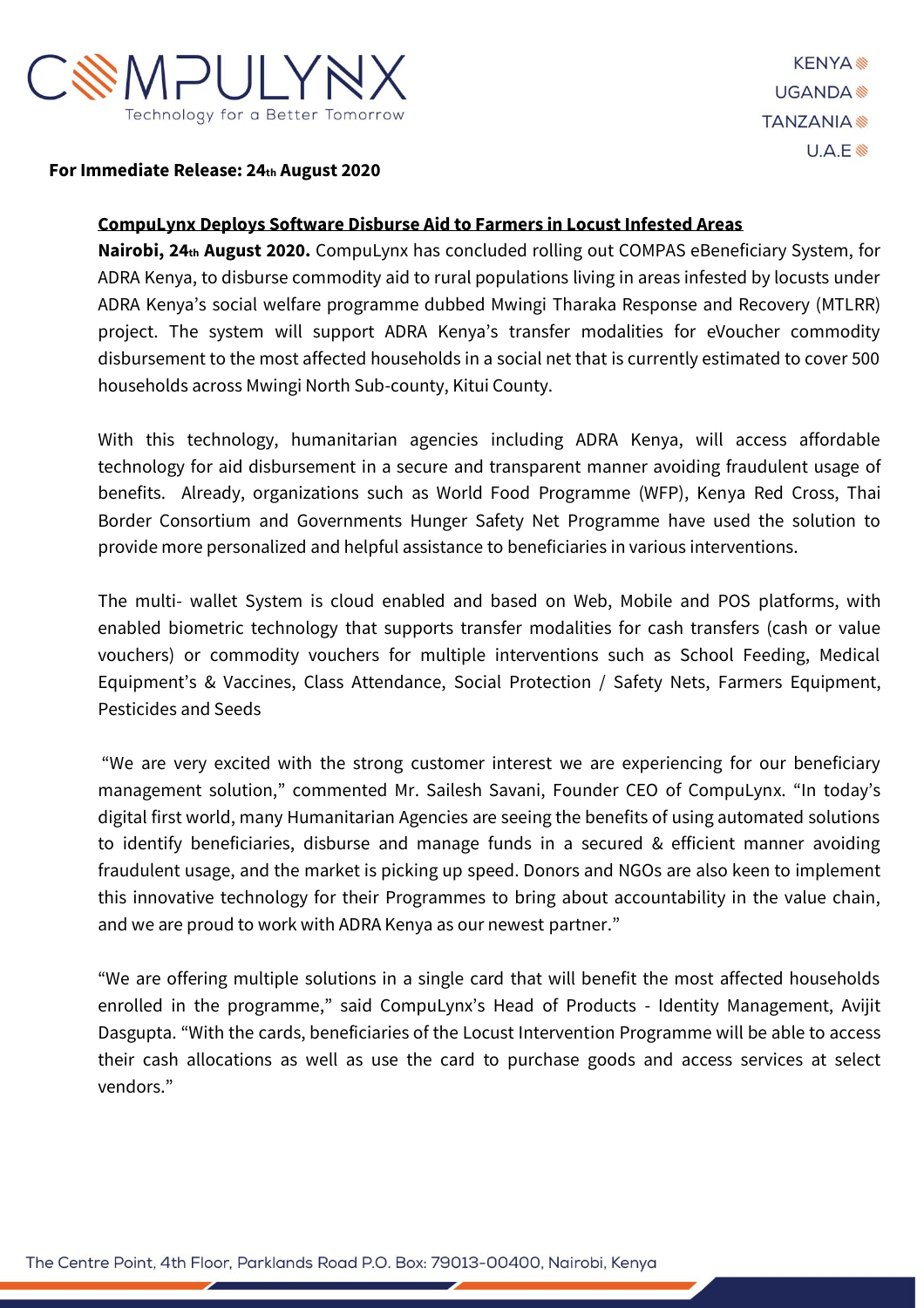

**KFNYA**<sup>®</sup> **UGANDA<sup>参</sup> TANZANIA**  $U.A.E$ 

Speaking during the handover Ceremony at ADRA Kenya Offices in Lavington Nairobi, James Astleford, ADRA's Country Director noted the 6-months Programme aims to contribute safeguarding food security for the most vulnerable rural populations in Mwingi North. "This is a major project for us as we are using this system for the first time in disbursement of commodities to our beneficiaries. We are delighted to have found a partner in Kenya with expertise in aid disbursement technologies to make our process seamless, more efficient and to ensure that the right assistance goes to the rightful beneficiaries."

The registered beneficiaries will get a smart card, to access funds for multiple interventions issued through ADRA Kenya and identified agents across Mwingi Sub County. "We have vetted 5 agents to help us in reaching out to these beneficiaries through a monthly food ration for 6 months, livestock feed for the same period and one-off set of farm inputs such as seed and other inputs in a social net that is covers 500 registered households," explains Mr Astleford.

"Both teams have worked very hard to make sure this becomes a model deployment of its kind in a record time of two weeks," notes Mr Sailesh. With this successful roll out of COMPAS eBeneficiary Management System, Compulynx now looks forward to working with new customers in the humanitarian space who will reap business benefits of accessing secure and affordable eDisbursement technology without investing in costly IT infrastructure by deploying COMPAS for their beneficiary identity and benefits management.

----Ends!

## **About CompuLynx**

Compulynx Limited [\(www.compulynx.com\)](http://www.compulynx.com/) (CLL) is a systems integrator company providing software and hardware solutions for retail ERP and point of sale as well as biometrics and digital identity solutions. The company has a 25 years' track record of providing innovative solutions to over 400+ organizations worldwide and have also successfully rolled out projects with COMPASS for prestigious projects for UN I Government etc. for identity-based payments (aid) disbursement and its' utilization in 37+ countries.

## **About ADRA Kenya (Adventist Development and Relief Agency)**

ADRA Kenya [\(www.adrakenya.org/\)](http://www.adrakenya.org/) is part of the Adventist Development and Relief Agency (ADRA) global humanitarian network, operating in 126 countries. Each year, ADRA's global ministry touches the lives of more than 30 million people. Here in Kenya, ADRA has been working with communities for over 25 years, touching the lives of more than one million people. The agency's work is concentrated in two areas: community development and disaster relief.